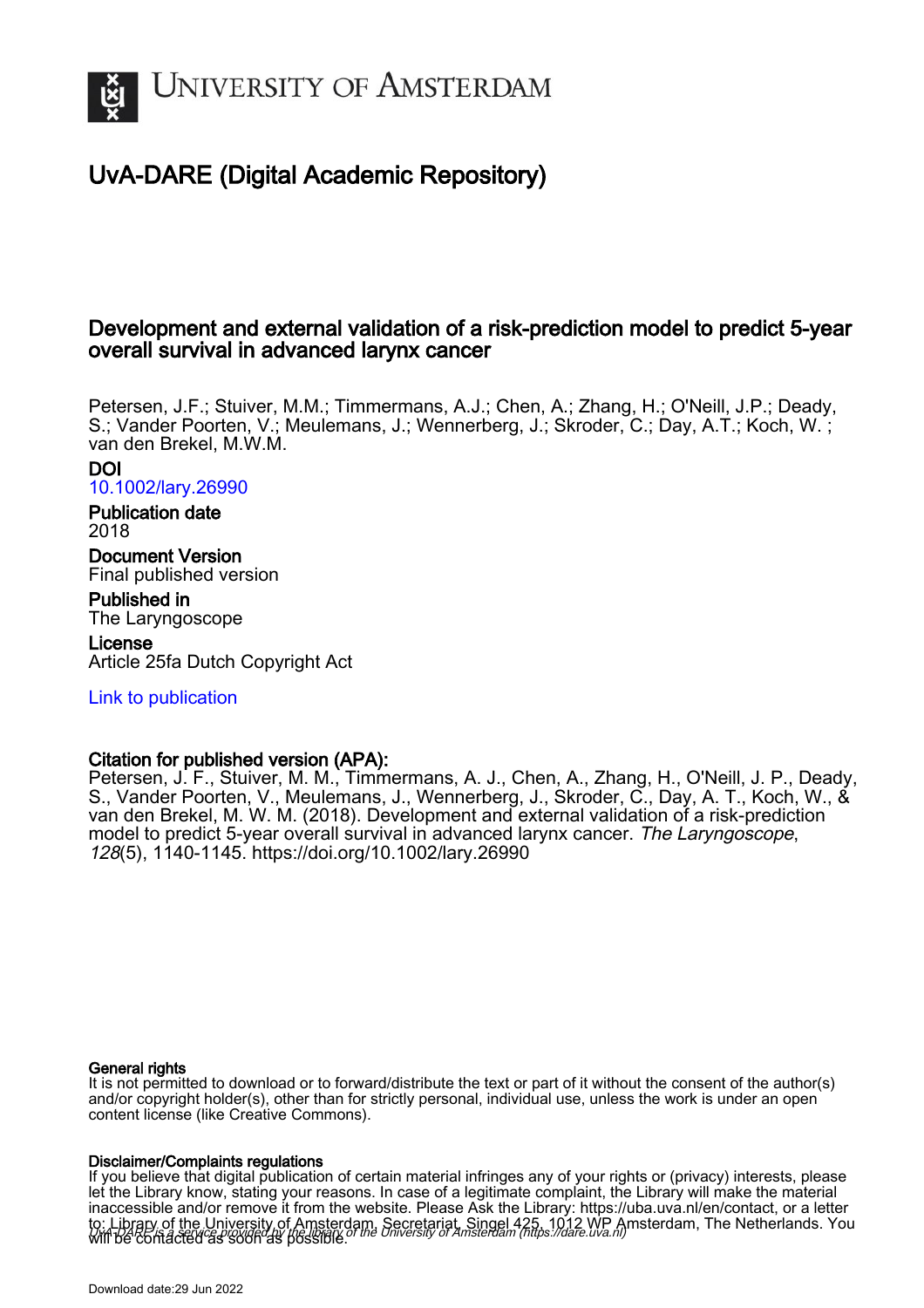# Development and External Validation of a Risk-Prediction Model to Predict 5-Year Overall Survival in Advanced Larynx Cancer

Japke F. Petersen, MD  $\bullet$ ; Martijn M. Stuiver, PhD; Adriana J. Timmermans, MD, PhD; Amy Chen, MD, MPH, FACS; Hongzhen Zhang, PhD; James P. O'Neill, MD, PhD; Sandra Deady, PhD; Vincent Vander Poorten, MD, PhD; Jeroen Meulemans, MD; Johan Wennerberg, MD, PhD; Carl Skroder, MD; Andrew T. Day, MD; Wayne Koch, MD, FACS  $\bullet$ ; Michiel W. M. van den Brekel, MD, PhD

Objectives/Hypothesis: TNM-classification inadequately estimates patient-specific overall survival (OS). We aimed to improve this by developing a risk-prediction model for patients with advanced larynx cancer.

Study Design: Cohort study.

Methods: We developed a risk prediction model to estimate the 5-year OS rate based on a cohort of 3,442 patients with T3T4N0N+M0 larynx cancer. The model was internally validated using bootstrapping samples and externally validated on patient data from five external centers ( $n = 770$ ). The main outcome was performance of the model as tested by discrimination, calibration, and the ability to distinguish risk groups based on tertiles from the derivation dataset. The model performance was compared to a model based on T and N classification only.

Results: We included age, gender, T and N classification, and subsite as prognostic variables in the standard model. After external validation, the standard model had a significantly better fit than a model based on T and N classification alone (C statistic, 0.59 vs. 0.55,  $P < 0.01$ ). The model was able to distinguish well among three risk groups based on tertiles of the risk score. Adding treatment modality to the model did not decrease the predictive power. As a post hoc analysis, we tested the added value of comorbidity as scored by American Society of Anesthesiologists score in a subsample, which increased the C statistic to 0.68.

Conclusions: A risk prediction model for patients with advanced larynx cancer, consisting of readily available clinical variables, gives more accurate estimations of the estimated 5-year survival rate when compared to a model based on T and N classification alone.

Key Words: Nomogram, risk prediction model, larynx, cancer, total laryngectomy, chemoradiotherapy, radiotherapy. Level of Evidence: 2c.

Laryngoscope, 128:1140–1145, 2018

From the Department of Head and Neck Surgery and Oncology (J.F.P., <sup>M</sup>.M.S., <sup>A</sup>.J.T., <sup>M</sup>.W.M.VDB.), the Netherlands Cancer Institute, Amsterdam, the Netherlands; Department of Clinical Epidemiology, Biostatistics, and Bioinformatics (M.M.S.), Amsterdam Medical Center, Amsterdam, the Netherlands; Department of Otolaryngology–Head and Neck Surgery (A.C., <sup>H</sup>.Z.), Emory University, Atlanta, Georgia, U.S.A.; Department of Head and Neck Surgery and Oncology (J.P.ON.), St. James Hospital, Dublin, Ireland; National Cancer Registry (S.D.), Cork, Ireland; Department of Oncology, Head and Neck Oncology Section (V.V.P., <sup>J</sup>.M.), University Hospitals Leuven, Leuven, Belgium; Department of ENT/Head and Neck Surgery (J.W., <sup>C</sup>.S.), Lund University Hospital, Lund, Sweden; Department of Head and Neck Surgery and Oncology (A.T.D., <sup>W</sup>.K.), Johns Hopkins Medical Center, Baltimore, Maryland, U.S.A.; Institute of Phonetic Sciences (M.W.M.VDB.), University of Amsterdam, Amsterdam, the Netherlands; and the Department of Oral and Maxillofacial Surgery (M.W.M.VDB.), Academic Medical Center, Amsterdam, the Netherlands.

Editor's Note: This Manuscript was accepted for publication October 9, 2017.

Presented as an oral presentation at the International Federation of Otorhinolaryngological Societies World ENT Congress, Paris, France, June 24–28, 2017.

The Netherlands Cancer Institute receives a research grant from ATOS Medical Sweden, which contributes to the existing infrastructure for health-related, quality-of-life research in the Department of Head and Neck Oncology and Surgery.

The authors have no other funding, financial relationships, or conflicts of interest to disclose.

Send correspondence to Japke F. Petersen, MD, Plesmanlaan 121, 1066 CX Amsterdam, the Netherlands. E-mail: m.petersen@nki.nl

#### DOI: 10.1002/lary.26990

## INTRODUCTION

Larynx cancer is among the most frequently diagnosed head and neck squamous cell cancers (SCC), and approximately 40% of patients present with advanced disease.<sup>1–3</sup> The 5-year overall survival  $(OS)$  of the advanced (T3T4) tumors varies between 34% and 49%, depending on patient-related factors, tumor-related factors, and treatment.<sup>3,4</sup> Historically, patients with advanced larynx cancer were treated with a total laryngectomy (TL) with adjuvant radiotherapy (RT). In 1991, the randomized controlled Veterans Affairs (VA) trial demonstrated equal OS for organ preservation (induction chemotherapy [CT] followed by chemoradiotherapy [CRT]) compared to TL plus adjuvant RT.<sup>5</sup> In 2003, the results of the Radiation Therapy Oncology Group (RTOG) 91-11 study confirmed the added value of CT added to RT; however, large T4N0 larynx cancer patients were excluded.<sup>6</sup> Furthermore, in a later publication on the VA data, OS for T4N0 patients was significantly higher after TL.<sup>7</sup> Recently, several other retrospective studies have reported significantly higher OS rates for TL when compared to organ preservation protocols.<sup>2,4,7-10</sup>

Adequate information regarding the prognosis is crucial in communicating with patients and in clinical decision making. The mixed results regarding the best treatment for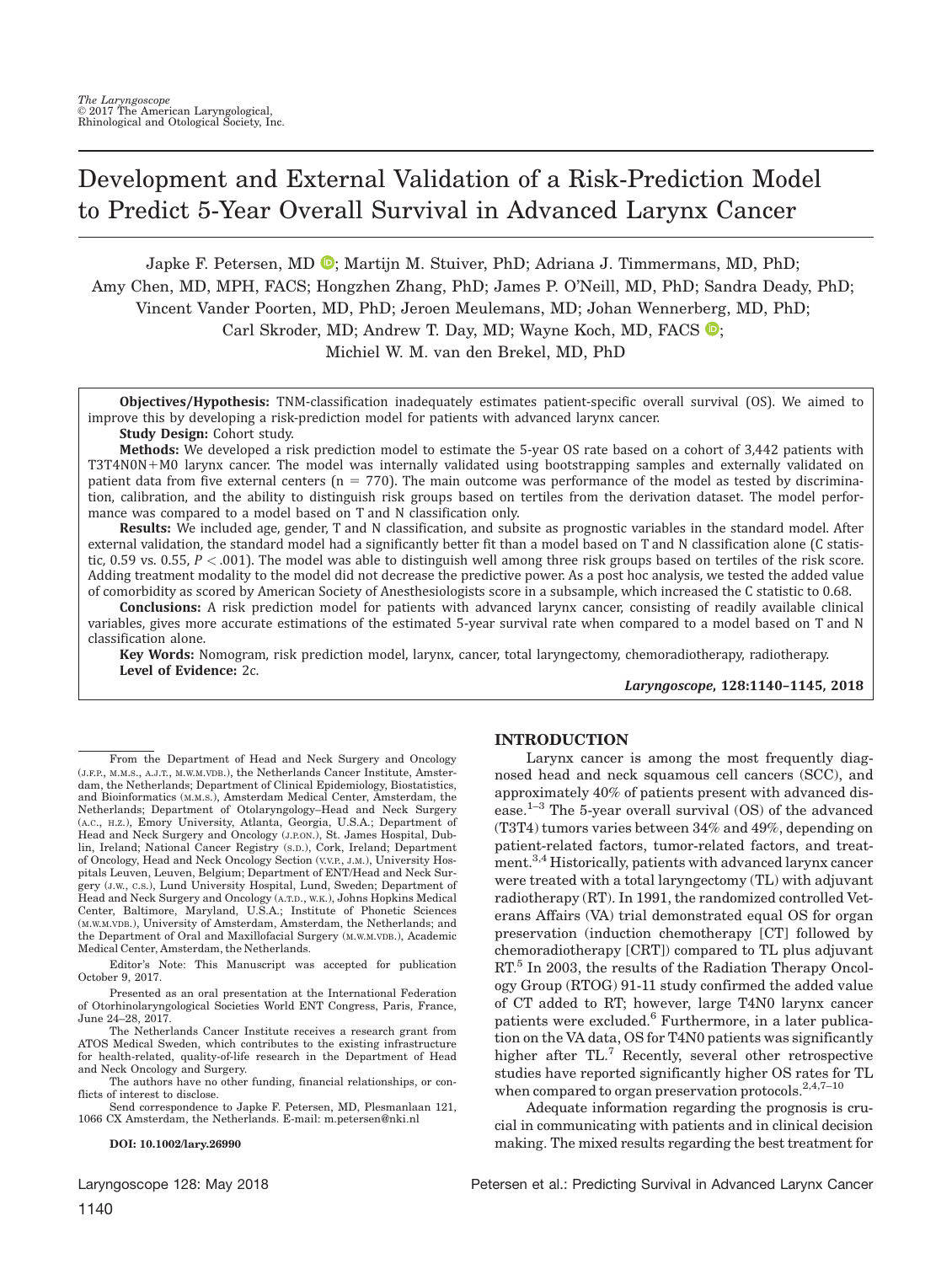advanced larynx cancer have made the decision process, however, a complex task. Currently, the TNM classification is often used when talking about the estimated prognosis of patients. Although the TNM classification effectively prognosticates at a population level, it works less well on the individual level. $^{11,\overline{1}2}$  Furthermore, the influence of variables such as age and subsite on OS is difficult to assess in the individual patient. Several studies have demonstrated that OS predictions based on a clinical prediction model (CPM) are superior to those made by experienced clinicians.<sup>11,13-15</sup> The availability of a quantitative prediction model may therefore enhance the quality of the decisional process.

In this study we aimed to develop a CPM to aid decision making in advanced larynx cancer care. We hypothesized that the model would give more accurate predictions on OS than TNM classification alone gives us now. Because of the absence of decisive evidence from randomized controlled trials on the best treatment choice for advanced larynx cancer, a secondary objective of this large observational study was to estimate the effect of treatment on expected survival.

#### MATERIALS AND METHODS

#### Derivation Data

We collected patient data from a cohort of the Netherlands Cancer Registry covering all patients who have been diagnosed with advanced SCC of the larynx in the Netherlands (1991– 2010). Timmermans et al. recently published the trends in treatment, incidence, and survival of this cohort in which a detailed description is given of the selection and characteristics of the patients.<sup>4</sup> For the development of the CPM, we included all patients with primary  $T3T4N0N+M0$  SCC of the larynx who were treated with a primary TL, CRT, or primary RT. The derivation dataset initially consisted of 3,794 patients with T3T4N0N+M0 SCC of the larynx diagnosed between 1991 and 2010 in the Netherlands. We excluded patients without followup ( $n = 7$ ), patients who had emigrated ( $n = 12$ ), and patients who were not treated with primary RT, CRT, or TL  $(n = 333)$ . Thus, 3,442 patients were included in the study.

#### Validation Data

External validation of a CPM is crucial to evaluate its performance. We collected data of five independent patient cohorts: 390 patients from an Irish National Cancer Registry, 91 patients from Johns Hopkins, 89 from Emory University Hospital, 100 from Lund Medical Center, and 100 from the University Hospitals Leuven (total  $= 770$ ). All centers received permission from their institutional review board to participate in this study.

#### Statistical Analysis

We used descriptive statistics to summarize patient characteristics and compared the pooled validation group and the derivation group by means of the  $\chi^2$  or Student t tests. Fiveyear OS rates were compared by means of the log-rank test, and a multivariable Cox proportional hazard analysis was used to estimate the influence of treatment modality on OS.

#### Clinical Prediction Model

For the risk-prediction model, we used the Cox proportional hazards model.<sup>16</sup> The model was fully prespecified, with exception of year of treatment, which was subject to selection based on statistical significance (to control for changes in survival probability due to changes in treatment trends over time if necessary). The predictors included in the model were chosen based on current knowledge, availability, and biological plausibility, and included age (using a restricted cubic spline), gender, subsite within the larynx (International Classification of Diseases for Oncology, Third Revision), T classification, and N classification.

#### Model Performance

We assessed model performance using discrimination and calibration. Discrimination is the ability of a prediction model to distinguish between patients who experience an event from those who do not, and can be measured by means of the C statistic.<sup>16</sup> The C statistic can range from 0.5, which means equal to chance, to 1.0, which means a perfect model. In a Cox proportional hazard model, a C statistic of 0.60 implies that at any point in time, a random patient with an event has a higher risk score than a random patient without an event 60% of the  $time.<sup>16,17</sup>$ 

Calibration relates to the agreement between estimated and observed probabilities and is depicted in a calibration plot. In a perfect calibration plot, the lines of the estimated and observed probabilities would follow a  $45^{\circ}$  line, which implies that the predicted probability is identical to the observed probability. $^{\rm 16-18}$ 

Internal validation was performed by taking 200 bootstrapping samples. Based on the results of the bootstrap validation, we applied uniform shrinkage to adjust the coefficients. We then performed external validation of the shrunken model and calculated the C statitic and calibration curves.

As a third measure of model performance, we divided the validation data into three risk categories based on tertiles derived from the derivation data. We then plotted the observed Kaplan-Meier (KM) curve of the validation data over the expected KM curve of the derivation set based on the predicted risks, to visually inspect the agreement between observed and expected survival in each of the risk groups.

All models were built using the RMS package in R software.<sup>19,20</sup>

## **RESULTS**

#### Derivation and Validation Dataset

The derivation dataset consisted of 3,442 patients. The mean age was 64 years, the majority of patients were male (79%), and the 5-year OS rates were 44% for RT, 45% for CRT, and 49% for TL. All included variables (age, gender, subsite T and N classification, and treatment) had a significant effect on OS ( $P < .001$  for all variables except gender:  $P < .03$ ).

Patient characteristics from the derivation and validation dataset can be found in Table I. Patients in the derivation dataset were significantly older than the validation dataset  $(P < .001)$  and had fewer male patients (79% vs. 85%). In the derivation data, more tumors were located in the supraglottic, and more patients were treated with primary RT (58% vs. 37%) and less with CRT (8% vs. 28%) or primary TL (34% vs. 40%). Furthermore, there were significant differences in T and N classification ( $P < .001$ ) and 5-year OS rates ( $P < .001$ ).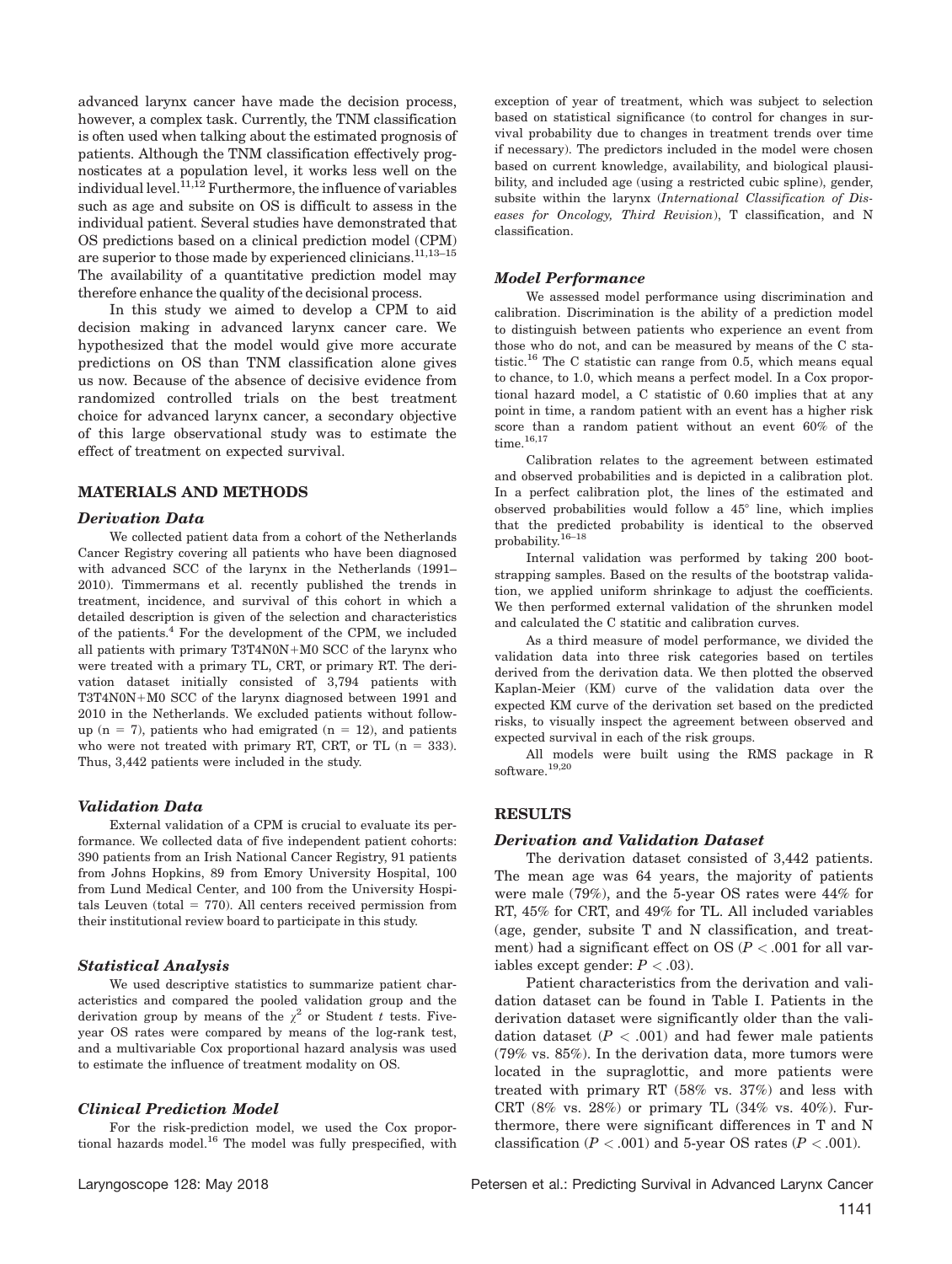| TABLE I.                      |                                                                      |                                 |                              |                                 |                                 |                               |                          |
|-------------------------------|----------------------------------------------------------------------|---------------------------------|------------------------------|---------------------------------|---------------------------------|-------------------------------|--------------------------|
|                               | Patient Characteristics From the Derivation and Validation Datasets. |                                 |                              |                                 |                                 |                               |                          |
|                               | Derivation<br>Dataset                                                | Pooled<br>Validation<br>Dataset | Leuven.<br>Belgium,<br>N(% ) | <b>NCR</b><br>Ireland,<br>N(% ) | Baltimore,<br>MD, USA,<br>N(% ) | Atlanta.<br>GA, USA,<br>N(% ) | Lund.<br>Sweden,<br>N(%) |
| Age, yr, mean<br>(range)      | 64 (28-100)                                                          | 62 (16-92)                      | 64 (40-90)                   | 62 (35-85)*                     | 60 (38-92)                      | 59 (16-83)                    | 66 (35-89)               |
| Gender, male,<br>n(%)         | 2705 (78.6%)                                                         | 652 (85%)                       | 92 (92%)                     | 339 (86.9%)                     | 72 (79.1%)                      | 64 (74.1%)                    | 85 (85%)                 |
| TN classification, n (%)      |                                                                      |                                 |                              |                                 |                                 |                               |                          |
| T <sub>3</sub> N <sub>0</sub> | 1237 (35.9%)                                                         | 282 (36.6%)                     | 34 (34%)                     | 159 (40.8%)                     | 28 (30.7%)                      | 25 (28.1%)                    | 36 (36%)                 |
| $T3N+$                        | 681 (19.8%)                                                          | 145 (18.8%)                     | 17 (17%)                     | 72 (18.5%)                      | 21 (23.1%)                      | 21 (23.6%)                    | 14 (14%)                 |
| <b>T4N0</b>                   | 887 (25.8%)                                                          | 174(22.6%)                      | 28 (28%)                     | 73 (18.7%)                      | 17 (18.7%)                      | 18 (20.2%)                    | 38 (38%)                 |
| $T4N+$                        | 637 (18.5%)                                                          | 169 (21.9%)                     | 21 (21%)                     | 86 (22.1%)                      | 25 (27.5%)                      | 25 (28.1%)                    | 12(12%)                  |
| Sublocalization, n (%)        |                                                                      |                                 |                              |                                 |                                 |                               |                          |
| Glottis                       | 1074 (31.2%)                                                         | 335 (43.5%)                     | 55 (55%)                     | 157 (40.3%)                     | 43 (47.3%)                      | 37 (41.6%)                    | 43 (43%)                 |
| Supraglottis                  | 2172 (63.1%)                                                         | 313 (40.6%)                     | 38 (38%)                     | 147 (37.7%)                     | 45 (49.5%)                      | 36 (40.4)%)                   | 47 (47%)                 |
| Subglottic                    | 88 (2.6%)                                                            | 26 (3.4%)                       | 3(3%)                        | 16 (4.1%)                       | 2(2.2%)                         | 2(2.2%)                       | 3(3%)                    |
| Larynx NNO                    | 108 (3.1%)                                                           | 96 (12.5%)                      | 4(4%)                        | 70 (17.9%)                      | $1(1.1\%)$                      | 14 (15.7)                     | 7(7%)                    |
| Treatment, n (%)              |                                                                      |                                 |                              |                                 |                                 |                               |                          |
| <b>TL</b>                     | 1168 (33.9%)                                                         | 311 (40.4%)                     | 54 (54%)                     | 120 (30.8%)                     | 55 (60.4%)                      | 40 (44.9%)                    | 42 (42%)                 |
| <b>RT</b>                     | 2009 (58.4%)                                                         | 281 (36.5%)                     | 15 (15%)                     | 164 (42.1%)                     | $1(1.1\%)$                      | $9(10.1\%)$                   | 57 (57%)                 |
| <b>CRT</b>                    | 265 (7.7%)                                                           | 213 (27.7%)                     | 31 (31%)                     | 106 (27.2%)                     | 35 (38.5%)                      | 40 (44.9%)                    | 1(1%)                    |
| Total                         | 3442                                                                 | 770                             | 100                          | 390                             | 91                              | 89                            | 100                      |

\*After transformation to continuous variable using midpoint of given age category, median = 63.

 $CRT$  = chemoradiotherapy; NCR = National Cancer Registry; NNO = not otherwise specified; RT = radiotherapy; TL = total laryngectomy.

#### Model Performance–Internal Validation

Our main objective was to compare the discriminative power of a multivariable prediction model with a model based on T classification and N classification alone. As a second objective, we evaluated the effect of treatment on OS, for which we added treatment modality as a prognostic variable in a third model containing the same variables as the prediction model. First, internal validation was performed taking bootstrapping samples ( $n = 200$ ). This demonstrated that the prediction model including age, gender, T classification, N classification, and subsite as predictors had significantly better discrimination (C statistic 0.65) than the model based on T and N classification alone (C statistic 0.57) (likelihood ratio test  $P < .001$ ).

#### Model Performance–External Validation

After external validation on the combined validation dataset ( $n = 770$ ), discrimination proved to be significantly better for the full model (C statistic 0.59, 9% better) compared to the model based on T and N classification alone (C statistic 0.55) (likelihood ratio test  $P <$ .001). Calibration of the two models is depicted in Figure 1A and B, which shows a slight degree of miscalibration in both models as they do not exactly follow the  $45^{\circ}$  line. As a third measure of strength, the observed KM curves of the validation sets were plotted over the KM curves estimated from the derivation dataset for the two models (Fig. 2) to test whether a distinction can be made between high-, medium-, and low-risk patients. The plots show that the models are able to distinguish between the three different risk categories, although OS in the medium- and low-risk groups of the validation set was lower compared to these risk groups in the derivation set.

#### Influence of Treatment Modality

Treatment modality was significantly related to OS in the validation database ( $P < .0001$ ). The hazard ratio or death adjusted for age, gender, subsite, T classification, and N classification was 1.56 for RT compared to TL ( $P < .001$ ), and 0.95 for CRT compared to TL ( $P =$ .71). With treatment modality as a prognostic variable added to the prediction model, the C statistic was 0.60.

#### Exploratory Analysis

Although the prediction model was able to distinguish well between the three risk groups and performed better compared to TNM alone, the C statistic was still relatively low. We hypothesized that adding comorbidity as a prognostic variable might further improve model performance. However, this variable was not recorded in our derivation database because it was retrieved from a national cancer registry. We therefore performed an exploratory post hoc analysis on a subset of the derivation dataset including  $181$  patients with T3T4N0N+M0 SCC of the larynx, diagnosed and treated with RT, CRT, or TL in the Netherlands Cancer Institute between 1999 and  $2008<sup>21</sup>$  for which we were able to collect American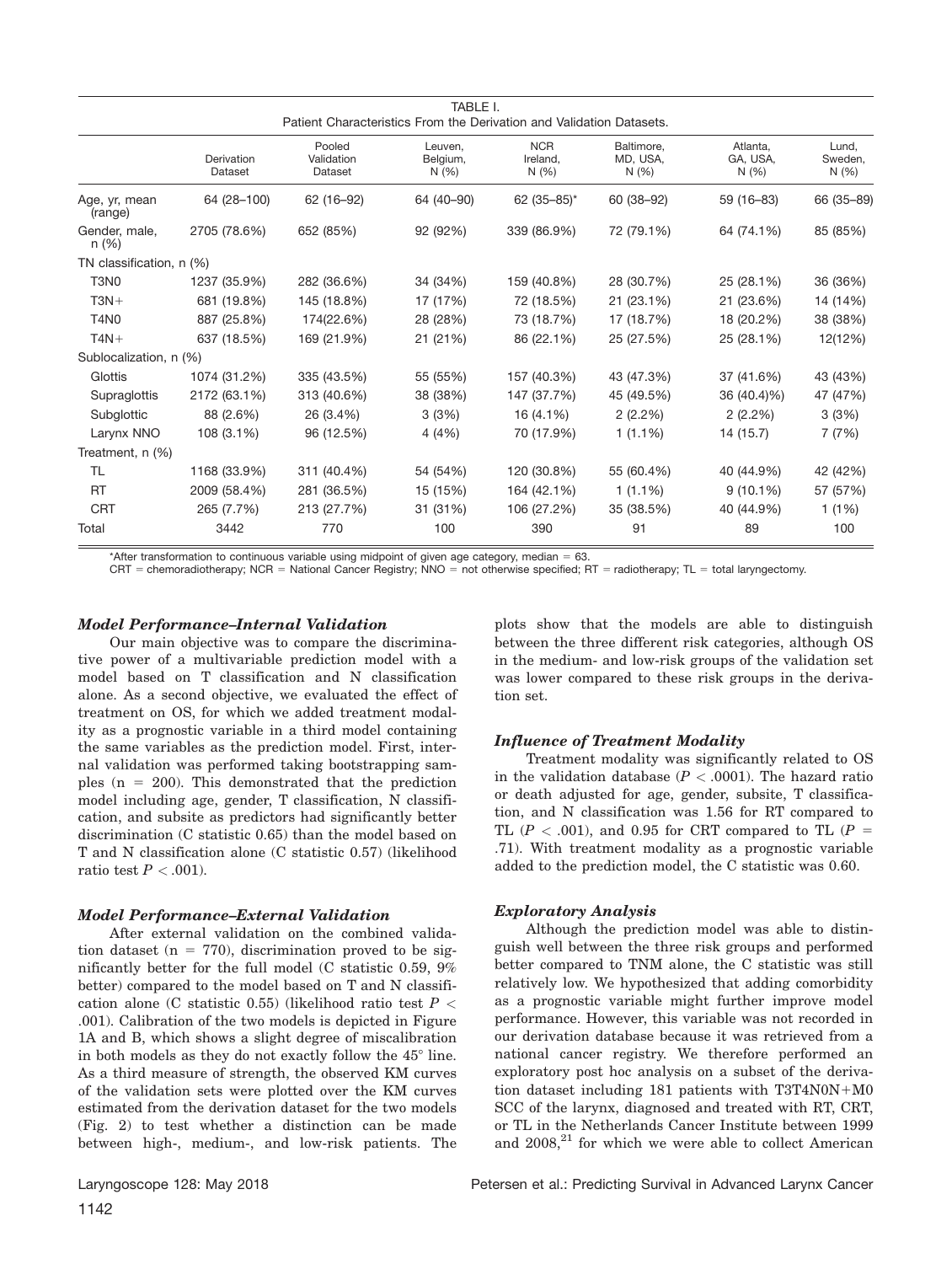

Fig. 1. Calibration curves for the model based on the combined dataset (A) and the model based solely on T and N classification as a prognostic variable (B). A perfect calibration would exactly follow the  $45^\circ$  line (dashed curve).

Society of Anesthesiologists (ASA) scores as a substitute measure for comorbidity. The majority of the external centers had not systematically recorded ASA scores in the patient files; thus, we were unable to perform an external validation on this model. After shrinkage by internal validation the C statistic was 0.68.



Fig. 2. Kaplan-Meier curve for the low-, medium-, and high-risk groups. The Kaplan-Meier curve of the expected overall survival as estimated by the derivation set (dashed line) and the observed overall survival as seen in the validation set, divided in three risk groups. Green = low risk, blue = intermediate risk, red = high risk on dying. [Color figure can be viewed at www.laryngoscope.com.]

#### DISCUSSION

The results of our study confirm our hypothesis that a validated multivariable risk prediction model gives more accurate OS predictions for advanced larynx cancer compared to a model based on T and N classification alone. According to estimated and observed KM curves, the model distinguishes adequately between the three risk categories. Yet, with a C statistic of 0.59, the predictive accuracy leaves rooms for improvement in the context of clinical decision making for individual patients.

As a secondary objective, we aimed to investigate the effect of treatment on expected OS. Estimating the effect of treatment modality in an observational study is troublesome, because this incorporates a bias by indication. However, because a new, large, randomized controlled trial comparing TL with organ preservation strategies may never be performed, we investigated the influence of treatment modality when accounting for the other prognostic variables included in the prediction model. This analysis suggested that survival after TL is better than after CRT or RT, as was suggested by the results published by Timmermans et al.<sup>4</sup>

As also was reported by Timmermans et al. was that the derivation data contained more supraglottic tumors than the validation data. Interestingly, they demonstrated how this distribution was reversed in the T1T2 tumors, in which they found more glottic (78.6%) than supraglottic tumors (19.9%).<sup>4</sup> The RTOG 91-11 study, with mainly advanced tumors, found a similar rate of supraglottic tumors  $(69\%),^{6,22}$ 

In recent years, several risk-prediction models have been published. In 2001, Baatenburg de Jong et al. developed a risk-prediction model for T1-T4 SCC occurring in all subsites of the head and neck except the esophagus.<sup>23</sup> The model was based on 1,396 patients diagnosed between 1981 and 1998, and included the prognostic predictors of age, gender, tumor site, prior tumor, and TNM classification. In 2013, the model was updated, and the Adult Comorbidity Evaluation-27 was added as a prognostic variable and external validation was performed. After external validation, the model showed a good C statistic of 0.69, but the validation dataset did not include hypopharynx and nasopharynx cancer. $^{24}$  In their model, the impact of severe comorbidity appeared comparable to the impact of a T4 tumor or N3 neck on OS. We were not able to include comorbidity in our original model, which might explain why our model was less accurate. The exploratory post hoc analysis that included ASA score as an indicator of comorbidity improved the discriminative ability.

Another risk prediction model has been developed by Egelmeer et al., who developed and externally validated a model for T1 to T4 larynx cancer receiving RT, based on a cohort of 994 patients. In concordance with our findings, they reported male gender, older age, higher T status, and nodal involvement to be negative predictive factors for OS. Furthermore, they included hemoglobin level and radiotherapy dose as prognostic factors. The performance of their model ranged from 0.68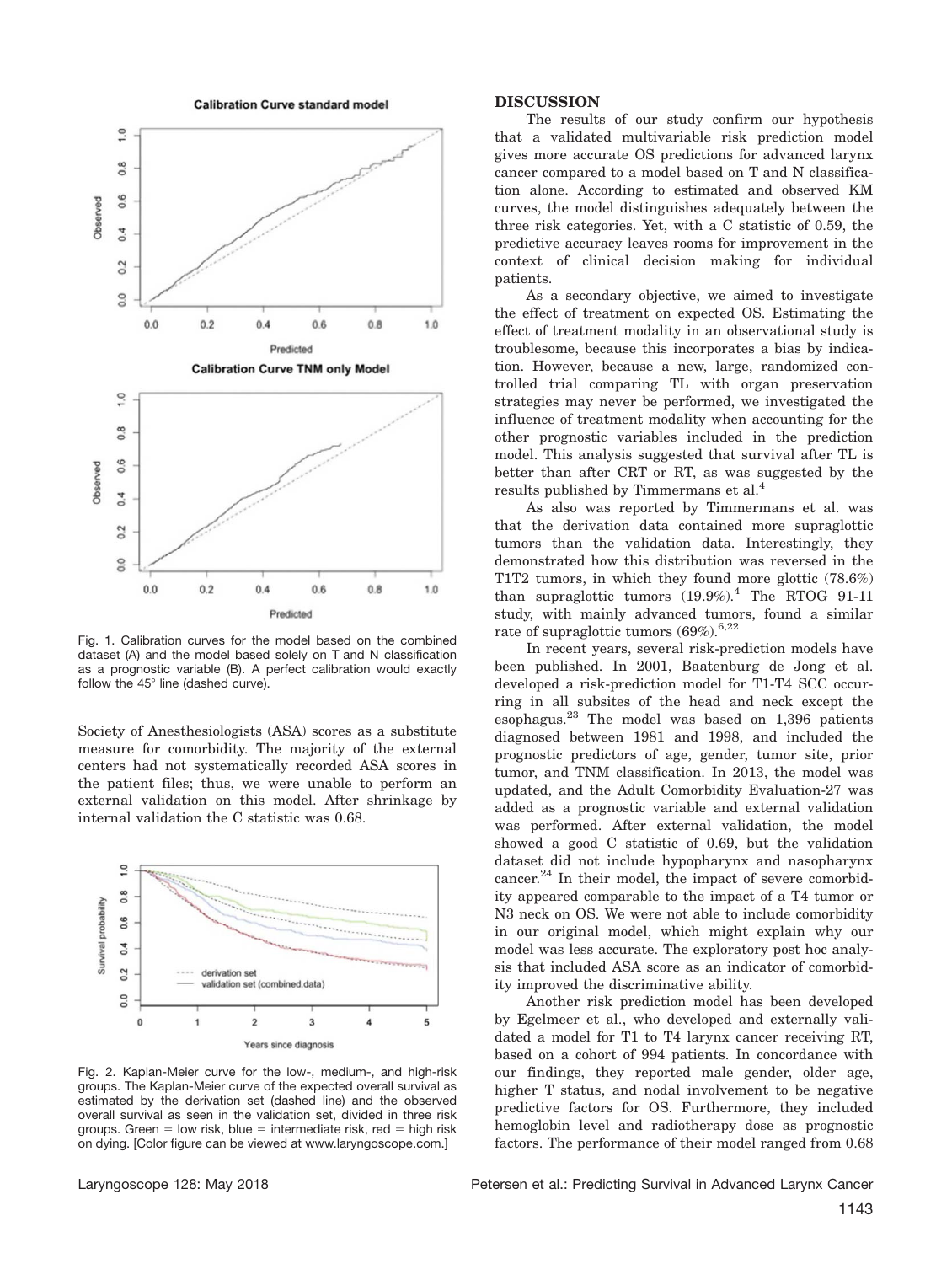to 0.74.<sup>25</sup> More recently, another CPM for T3T4 larynx cancer patients was published based on a cohort of 615 patients. In this model, the authors included age, Eastern Cooperative Oncology Group (ECOG) performance status, N classification, and treatment modality, but excluded variables such as T classification, subsite, and smoking status using a stepwise selection procedure. Such a data-driven approach for variable selection results in a model that might not be accurate when used for new patients.<sup>26</sup> External validation was not performed, and the authors note that the model needs external validation first and might not be generalizable. $27$ 

In the literature, several different patient-specific and tumor-specific factors have been investigated as prognostic variables for head and neck cancer, indicating that factors such as albumin (<4 g/dL), alcohol intake,<sup>2</sup> insurance status, race, tumor volume,  $21$  tumor hyp- $\alpha$ xia,<sup>29</sup> and several different biomarkers<sup>30,31</sup> can have a prognostic influence on overall survival. To help distinguish the actual predictors for OS and create a more accurate CPM, a large prospective cohort should be kept in which multiple parameters are collected or this data could be extracted from electronic patient files. Currently, in the Netherlands, a national prospective audit is being conducted, which in the future could be used to further improve our model.

Next to OS, another frequently used endpoint in clinical studies is larynx preservation. Predicting which patients benefit from organ preservation strategies and which do not could be of great value for avoiding unnecessary toxic treatment with added morbidity after salvage surgery. A well-known model to predict this is the TALK score: a prognostic model developed to facilitate the treatment decision making in larynx preservation.<sup>28</sup> TALK is an acronym for T status, Albumin, Alcohol (or liquor) use, and Karnofsky performance score, which were the predictors used. In an external validation on the VA larynx cancer study dataset, a C statistic of 0.57 was obtained for predicting larynx preservation. The TALK score, however, does not indicate which patients suffer from a nonfunctioning larynx after organ preservation, such as those who have a tracheotomy or nasogastric feeding tube in situ. In our derivation cohort, larynx preservation was scored as not having had a laryngectomy after organ preservation. However, information regarding a tracheotomy or feeding tube was missing, due to the fact that it was based on a national cancer registry cohort. We therefore chose not to predict larynx preservation based on these data.

In survival predictions, comorbidity scores can be of great value. However, in our cohort, comorbidity scores were missing. ASA score was available, however, for a subgroup of the derivation dataset. In the ASA score, the burden of comorbidity is incorporated; thus, it could potentially serve as a proxy for an actual comorbidity scale. In 2015, Young et al. compared the ASA score with the ECOG/World Health Organization performance scale as a measure of functional status in a predictive model and demonstrated equal performance in predicting length of stay after cancer surgery.<sup>32</sup> In our exploratory post hoc analysis, adding ASA score as a

prognostic variable increased our C statistic to 0.68. We recommend that future studies determine which comorbidity scale might be of most value for prediction of survival outcomes in head and neck cancer, and assess the added value of this scale in a multivariable prediction model.

There are certain limitations to our study. In multivariable prediction modeling, a generally accepted rule of thumb is that a minimum of  $m/10$  predictors should be used in a model, where  $m$  is the number of uncensored event times (e.g., death). $33$  With 2,180 uncensored event times in our cohort, we could have included many more predictors without risking overfitting. However, our choice of predictors was limited to those available in the population-based database. Because the database was anonymized, we were unable to extend our database with variables such as comorbidity, intoxications, tumor volume, race, and insurance status, which might have improved the predictive value of the model for OS.

## **CONCLUSION**

We have developed a ready-to-use prediction model based on a large systematically coded database on advanced-stage larynx cancer. The model gives significantly more accurate predictions on OS than compared to a model based on T and N classification alone. All of the variables included in the model are readily available in clinical practice. Although it should not be used as a replacement for clinical reasoning, it may aid the decision-making process for patients with advanced larynx cancer.

#### Acknowledgments

The authors thank the registration team of the Netherlands Comprehensive Cancer Organisation (IKNL) for the collection of data for the Netherlands Cancer Registry, as well as IKNL staff for scientific advice, and PALGA (the Dutch nationwide network and registry of histopathology and cytopathology) for their contribution to the national database on which the model was built.

#### BIBLIOGRAPHY

- 1. Carvalho AL, Nishimoto IN, Califano JA, Kowalski LP. Trends in incidence and prognosis for head and neck cancer in the United States: a sitespecific analysis of the SEER database. Int J Cancer 2005;114:806-816.
- 2. Hoffman HT, Porter K, Karnell LH, et al. Laryngeal cancer in the United States: changes in demographics, patterns of care, and survival. Laryngoscope 2006;116:1–13.
- 3. Gatta G, Botta L, Sanchez MJ, Anderson LA, Pierannunzio D, Licitra L. Prognoses and improvement for head and neck cancers diagnosed in Europe in early 2000s: the EUROCARE-5 population-based study. Eur J Cancer 2015;51:2130–2143.
- 4. Timmermans AJ, van Dijk BA, Overbeek LI, et al. Trends in treatment and survival of advanced larynx cancer: a 20-year population-based study in the Netherlands. Head Neck 2016;38(suppl 1):E1247-E1255.
- 5. Induction chemotherapy plus radiation compared with surgery plus radiation in patients with advanced laryngeal cancer. The Department of Veterans Affairs Laryngeal Cancer Study Group. N Engl J Med 1991;324: 1685–1690.
- 6. Forastiere AA, Goepfert H, Maor M, et al. Concurrent chemotherapy and radiotherapy for organ preservation in advanced laryngeal cancer. N Engl J Med 2003;349:2091–2098.
- 7. Olsen KD. Reexamining the treatment of advanced laryngeal cancer. Head Neck 2010;32:1–7.
- 8. Chen AY, Halpern M. Factors predictive of survival in advanced laryngeal cancer. Arch Otolaryngol Head Neck Surg 2007;133:1270–1276.
- 9. Dziegielewski PT, O'Connell DA, Klein M, et al. Primary total laryngectomy versus organ preservation for T3/T4a laryngeal cancer: a